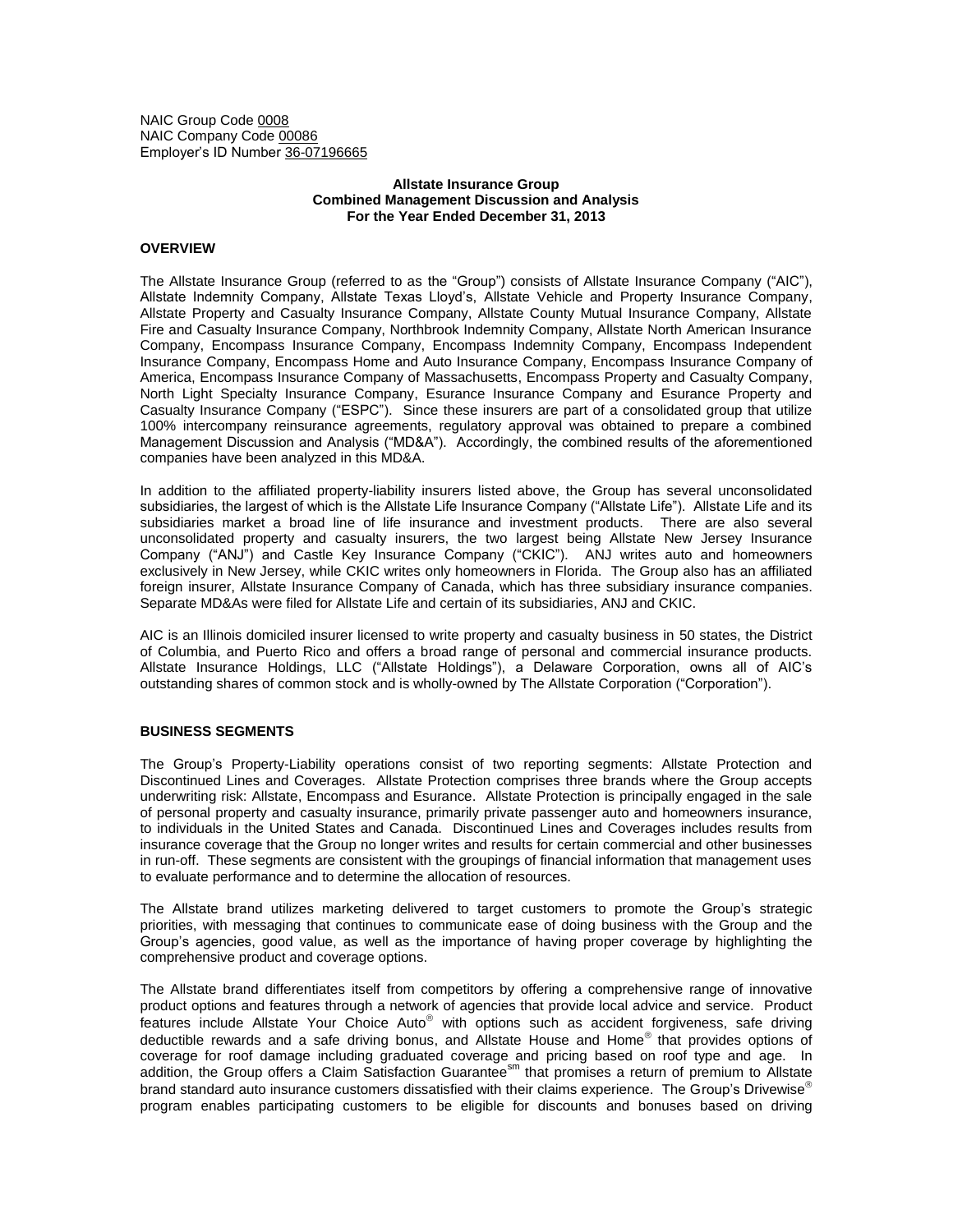performance and is currently available in 30 states. The Group will continue to focus on developing and introducing products and services that benefit today's consumers and further differentiate the Group and enhance the customer experience. The Group will deepen customer relationships through value-added customer interactions and expanding its presence in households with multiple products by providing financial protection for customer needs. In certain areas with higher risk of catastrophes, the Group offers a homeowners product from our excess and surplus lines carrier. When an Allstate product is not available, the Group may make available non-proprietary products for customers through brokering arrangements. For example, in hurricane exposed areas, Allstate agencies sell non-proprietary property insurance products to customers who prefer to use a single agent for all their insurance needs.

The Group is undergoing a focused effort to enhance capabilities by implementing uniform processes and standards to elevate the level and consistency of the Group's customer experience. The Group continues to enhance technology to improve customer service, facilitate the introduction of new products and services and reduce infrastructure costs related to supporting agencies and handling claims. These actions and others are designed to optimize the effectiveness of its distribution and service channels by increasing the productivity of the Allstate brand's exclusive agencies. Beginning February 2013, Allstate brand customers are immediately assigned an Allstate agency relationship at the time of purchase. The majority of Allstate brand customers who purchased their policies directly through call centers and the internet prior to February 2013 were assigned an Allstate exclusive agency relationship in the second quarter of 2013.

Other personal lines sold under the Allstate brand include renter, condominium, landlord, boat, umbrella and manufactured home insurance policies. Commercial lines include commercial products for small business owners. Other business lines include Allstate Roadside Services that provides roadside assistance products, Allstate Dealer Services that provides service contracts and other products sold in conjunction with auto lending and vehicle sales transactions, and Ivantage insurance agency.

The Group's strategy for the Encompass brand centers around a highly differentiated offering which simplifies the insurance experience by packaging a product with broader coverage and higher limits into a single annual household ("Package") policy with one premium, one bill, one policy deductible and one renewal date. It appeals to consumers with broad personal lines coverage needs who prefer an independent agent. As part of its Package policy strategy, Encompass is focused on engaging independent agencies through superior claims service, ease of doing business initiatives, product innovation, greater compensation alignment, and de-emphasizing mono-line auto and homeowners products.

The Group's strategy for the Esurance brand focuses on self-directed and web-savvy consumers. To best serve these customers, Esurance develops its technology, website and mobile capabilities to continuously improve its hassle-free purchase and claims experience and offer innovative product options and features. Esurance's DriveSense<sup>TM</sup> program enables participating customers to be eligible for discounts based on driving performance as measured by a device installed temporarily in the vehicle. Esurance's DriveSafe™ program is designed to help parents coach teens on safe driving by providing customizable driving statistics and the ability to limit cell phone use while the car is in motion, all controlled by a device installed in the vehicle. Esurance continues to develop additional products to complement its auto line of business and provide a more comprehensive solution to its customers. Esurance expanded its renter product from 5 to 16 states, expanded auto from 35 to 41 states, introduced its motorcycle product in 6 states and introduced its homeowners product in 3 states during 2013. Esurance continues to focus on increasing its preferred driver mix, while raising advertising investment and marketing effectiveness to support growth.

The Group's pricing and underwriting strategies and decisions for all of the Group's brands are primarily designed to achieve appropriate returns along with enhancing our competitive position. Sophisticated pricing uses a number of risk evaluation factors including insurance scoring, to the extent permissible by applicable law, based on information that is obtained from credit reports, and other factors. A pricing strategy involves marketplace pricing and underwriting decisions that are based on these risk evaluation models and an evaluation of competitors. The Group's sophisticated pricing methodology allows us to attract and retain multiple risk segments. A combination of underwriting information, pricing and discounts are used to achieve a more competitive position.

Pricing of property products is typically intended to establish returns that are deemed acceptable over a long-term period. Losses, including losses from catastrophic events and weather-related losses (such as wind, hail, lightning and freeze losses not meeting the criteria to be declared a catastrophe), are accrued on an occurrence basis within the policy period. Therefore, in any reporting period, loss experience from catastrophic events and weather-related losses may contribute to negative or positive underwriting performance relative to the expectations that were incorporated into the products' pricing. The Group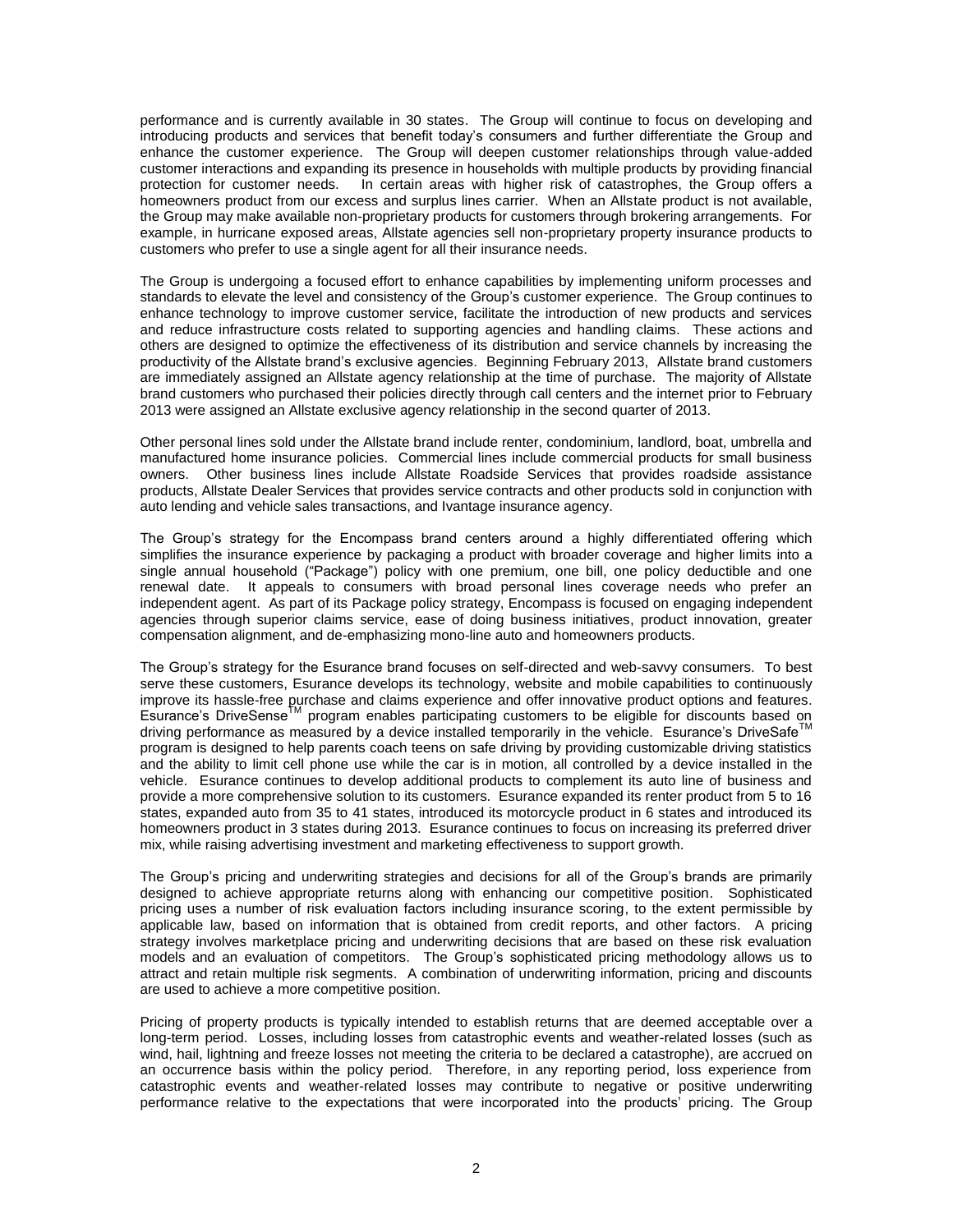pursues rate increases where indicated, taking into consideration potential customer disruption, the impact on its ability to market auto lines, regulatory limitations, competitive position and profitability, using a methodology that appropriately addresses the changing costs of losses from catastrophes such as severe weather and the net cost of reinsurance.

# **CATASTROPHE MANAGEMENT**

Catastrophe losses are an inherent risk of the property-liability insurance industry that have contributed, and will continue to contribute, to potentially material year-to-year fluctuations in the Group's results of operations and financial position. The Group defines a "catastrophe" as an event that produces pre-tax losses before reinsurance in excess of \$1 million and involves multiple first party policyholders, or an event that produces a number of claims in excess of a preset, per-event threshold of average claims in a specific area, occurring within a certain amount of time following the event. Catastrophes are caused by various natural events including high winds, winter storms, tornadoes, hailstorms, wildfires, tropical storms, hurricanes, earthquakes and volcanoes. The Group is also exposed to man-made catastrophic events, such as certain types of terrorism or industrial accidents. The nature and level of catastrophes in any period cannot be predicted.

The Group considers the greatest areas of potential catastrophe losses due to hurricanes generally to be major metropolitan centers in counties along the eastern and gulf coasts of the United States. Usually, the average premium on a property policy near these coasts is greater than in other areas. However, average premiums are often not considered commensurate with the inherent risk of loss. In addition, in various states the Group is subject to assessments from assigned risk plans, reinsurance facilities and joint underwriting associations providing insurance for wind related property losses.

Over time the Group has limited its aggregate insurance exposure to catastrophe losses in certain regions of the country that are subject to high levels of natural catastrophes. Limitations include participation in various state facilities, such as the California Earthquake Authority, which provides insurance for California earthquake losses; the Florida Hurricane Catastrophe Fund, which provides reimbursements to participating insurers for certain qualifying Florida hurricane losses; and other state facilities, such as wind pools. However, the impact of these actions may be diminished by the growth in insured values, and the effect of state insurance laws and regulations. In addition, in various states the Group is required to participate in assigned risk plans, reinsurance facilities and joint underwriting associations that provide insurance coverage to individuals or entities that otherwise are unable to purchase such coverage from private insurers. Because of the Group's participation in these and other state facilities such as wind pools, it may be exposed to losses that surpass the capitalization of these facilities and to assessments from these facilities.

Property catastrophe exposure management includes purchasing reinsurance to provide coverage for known exposure to hurricanes, earthquakes, wildfires, fires following earthquakes and other catastrophes. Specific to its risk of hurricane loss, the Group has purchased reinsurance for select states and on a country wide basis for its personal lines property insurance in areas most exposed to hurricanes. Other actions taken to maintain an appropriate level of exposure to catastrophic events involve:

- Limiting personal homeowners new business writings in coastal areas in southern and eastern states.
- Implementing tropical cyclone deductibles where appropriate.
- Not offering continuing coverage on certain policies in coastal counties in certain states.
- Working for changes in the regulatory environment, including recognizing the need for better catastrophe preparedness, improving appropriate risk-based pricing and promoting the creation of government sponsored, privately funded solutions for mega-catastrophes that will make insurance more available and affordable.

The Group continues to take actions to maintain an appropriate level of exposure to catastrophic events while continuing to meet customer's needs, including the following:

- Continuing to not offer new homeowners business in certain coastal states.
- Increased capacity in the brokerage platform for customers not offered a renewal.
- Expanded the Group's excess and surplus carrier to two new states in 2013, bringing the total number of active states to 33.
- In Texas, wind exposure related to insured property located in wind pool eligible areas along the coast including the Galveston Islands is being ceded.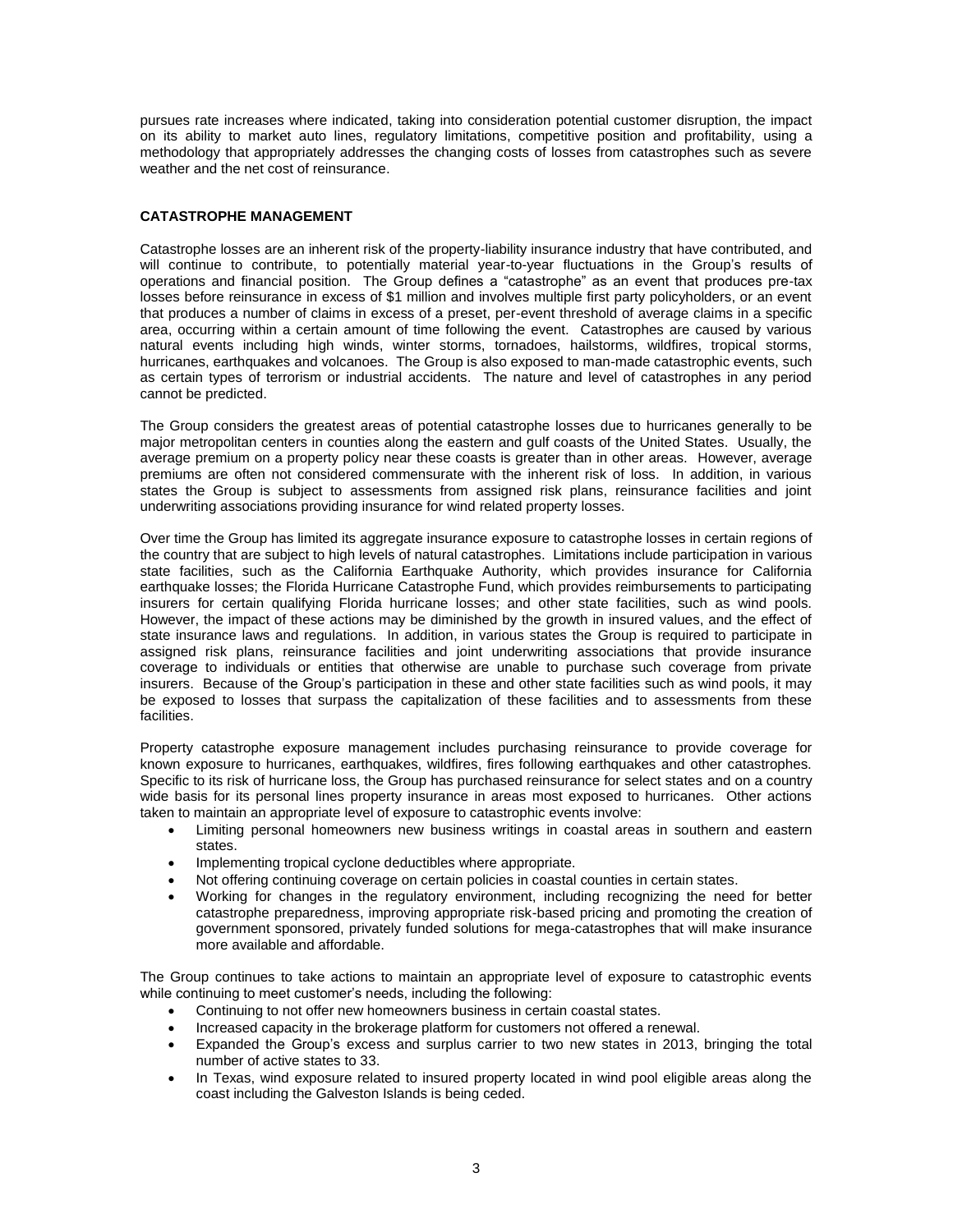- No writing of new homeowners business in California since 2007. The Group continues to renew current policyholders.
- Tropical cyclone deductibles are in place for a large portion of coastal insured properties though contract language varies across states and companies, allowing for these higher deductibles to be triggered differently across our customer base.
- The Group has additional catastrophe exposure, beyond the property lines, for auto customers who have purchased physical damage coverage. Auto physical damage coverage generally includes coverage for flood-related loss. The Group manages this additional exposure through inclusion of auto losses in our nationwide reinsurance program (which excludes New Jersey and Florida). New Jersey auto losses are included in the Group's New Jersey reinsurance program commencing in 2013.

The Group continues to seek appropriate returns for its risks. This may require further actions, similar to those already taken, in geographies where the Group is not getting appropriate returns. However, the Group may maintain or opportunistically increase its presence in areas where the Group achieves adequate returns and does not materially increase its hurricane risk.

## **FINANCIAL POSITION**

# **Cash and invested assets**

The Group's investment strategy emphasizes safety of principal and consistent income generation, within a total return framework. This approach is designed to produce competitive returns over time, and to ensure financial strength and stability for paying claims, while maximizing economic value and surplus growth. A strategic asset allocation approach is employed, which considers the nature of the liabilities and risk tolerances, as well as the risk and return parameters of the various asset classes in which the Group invests. The model's recommended asset allocation, along with duration and liquidity considerations, guides the Group's initial asset allocation. This is further adjusted based on an analysis of other potential market opportunities available. Portfolio performance is measured against income targets, with absolute and relative returns a secondary consideration.

The Group has a comprehensive portfolio monitoring process to identify and evaluate each security whose carrying value may be other than temporally impaired. The Group's portfolio monitoring process includes a quarterly review of all securities to identify instances where the fair value of a security compared to its amortized cost (for bonds, including loan-backed and structured securities) or cost (for stocks) is below established thresholds. The process also includes the monitoring of other impairment indicators such as ratings, ratings downgrades and payment defaults.

The composition of the investment portfolio at December 31 was:

| (in millions)                 | 2013   | 2012         |
|-------------------------------|--------|--------------|
| <b>Bonds</b>                  | 25,316 | 24,064<br>S  |
| Preferred stocks              | 61     | 59           |
| Common stocks                 | 8,349  | 7,891        |
| Mortgage loans on real estate | 429    | 491          |
| Real estate                   | 296    | 330          |
| Cash and cash equivalents     | 203    | 66           |
| Short-term investments        | 115    | 62           |
| Other invested assets         | 3,770  | 3,751        |
| Total                         | 38.539 | \$<br>36.714 |

Total invested assets increased \$1.83 billion, or 5%, compared to prior year. Explanations for the more significant items follow.

# **Bonds**

The Group's bond portfolio consists of publicly traded and privately placed corporate obligations, municipal bonds, asset-backed securities ("ABS"), U.S. government bonds, mortgage-backed securities ("MBS") and foreign government bonds.

At December 31, 2013, 84.5% of the consolidated bond portfolio was rated investment grade, which is defined as having a National Association of Insurance Commissioners ("NAIC") Securities Valuation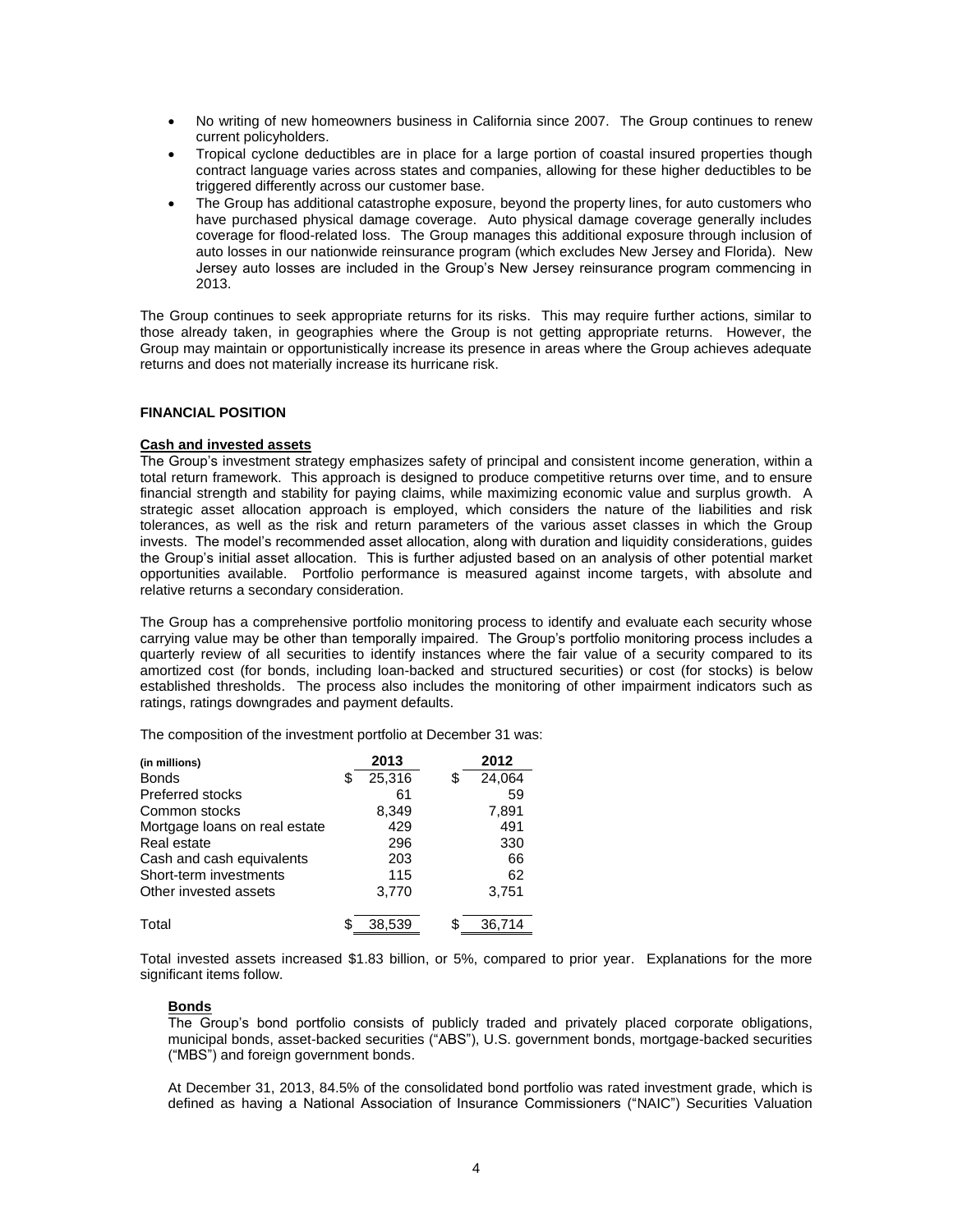Office rating of 1 or 2, a Moody's rating of Aaa, Aa, A or Baa, a rating of AAA, AA, A or BBB from S&P, Fitch, Dominion, Kroll or Realpoint, a rating of aaa, aa, a or bbb from A.M. Best, or a comparable internal rating if an externally provided rating is not available. The investment grade percentage for each individual bond category ranged from 60.1% to 100%. The most significant change in the bond portfolio mix from the prior year occurred in the municipal bond portfolio which decreased \$2.13 billion. There was no significant change in the bond portfolio quality distribution from the prior year.

Bonds with an NAIC rating 1 or 2, including loan backed and structured securities, are reported at amortized cost. Bonds with an NAIC rating 3 through 6 are reported at the lower of amortized cost or fair value, with the difference reflected in unassigned surplus. The fair value of bonds was \$25.86 billion and \$25.29 billion at December 31, 2013 and 2012, respectively. At December 31, 2013, unrealized net capital gains on the bond portfolio, which are calculated as the difference between statement value and fair value, were \$541 million compared to \$1.23 billion as of December 31, 2012.

Publicly traded corporate bonds totaled \$11.81 billion at December 31, 2013 compared to \$9.69 billion at December 31, 2012. As of December 31, 2013, the portfolio also contained \$4 billion of privately placed corporate obligations, compared with \$3.35 billion at December 31, 2012. Privately placed obligations primarily consist of corporate issued senior debt securities that are directly negotiated with the borrower or are in unregistered form. Privately placed corporate securities are rated by the NAIC Securities Valuation Office based on information provided to them.

Municipal bonds including tax-exempt and taxable securities totaled \$4.03 billion at December 31, 2013 compared to \$6.16 billion at December 31, 2012. The municipal bond portfolio at December 31, 2013 consisted of 1,126 issues from 562 issuers. The largest exposure to a single issuer was 2% of the municipal bond portfolio. Corporate entities were the ultimate obligors of 2% of the municipal bond portfolio.

ABS totaled \$3.65 billion at December 31, 2013 compared to \$2.12 billion at December 31, 2012. Credit risk is managed by monitoring the performance of the underlying collateral. Many of the securities in the ABS portfolio have credit enhancement with features such as overcollateralization, subordinated structures, reserve funds, guarantees and/or insurance.

MBS totaled \$568 million at December 31, 2013 compared to \$1.06 billion at December 31, 2012. The MBS portfolio is subject to interest rate risk, but unlike other fixed income securities, is additionally subject to significant prepayment risk from the underlying mortgages.

## **Equity securities**

Equity securities include common and non-redeemable preferred stocks, and investments in affiliates. The \$455 million increase in common and preferred stocks was due to positive market conditions and portfolio repositioning.

# **Cash and cash equivalents**

The \$137M increase in cash and cash equivalents was due to an increased amount of cash equivalents, which offset the negative cash balance from outstanding claim checks.

#### **Limited partnership interests**

Limited partnership interests consist of investments in private equity/debt funds, real estate funds, tax credit funds and other funds. The limited partnership interests portfolio is well diversified across a number of characteristics including fund managers, vintage years, strategies, geography (including international), and company/property types.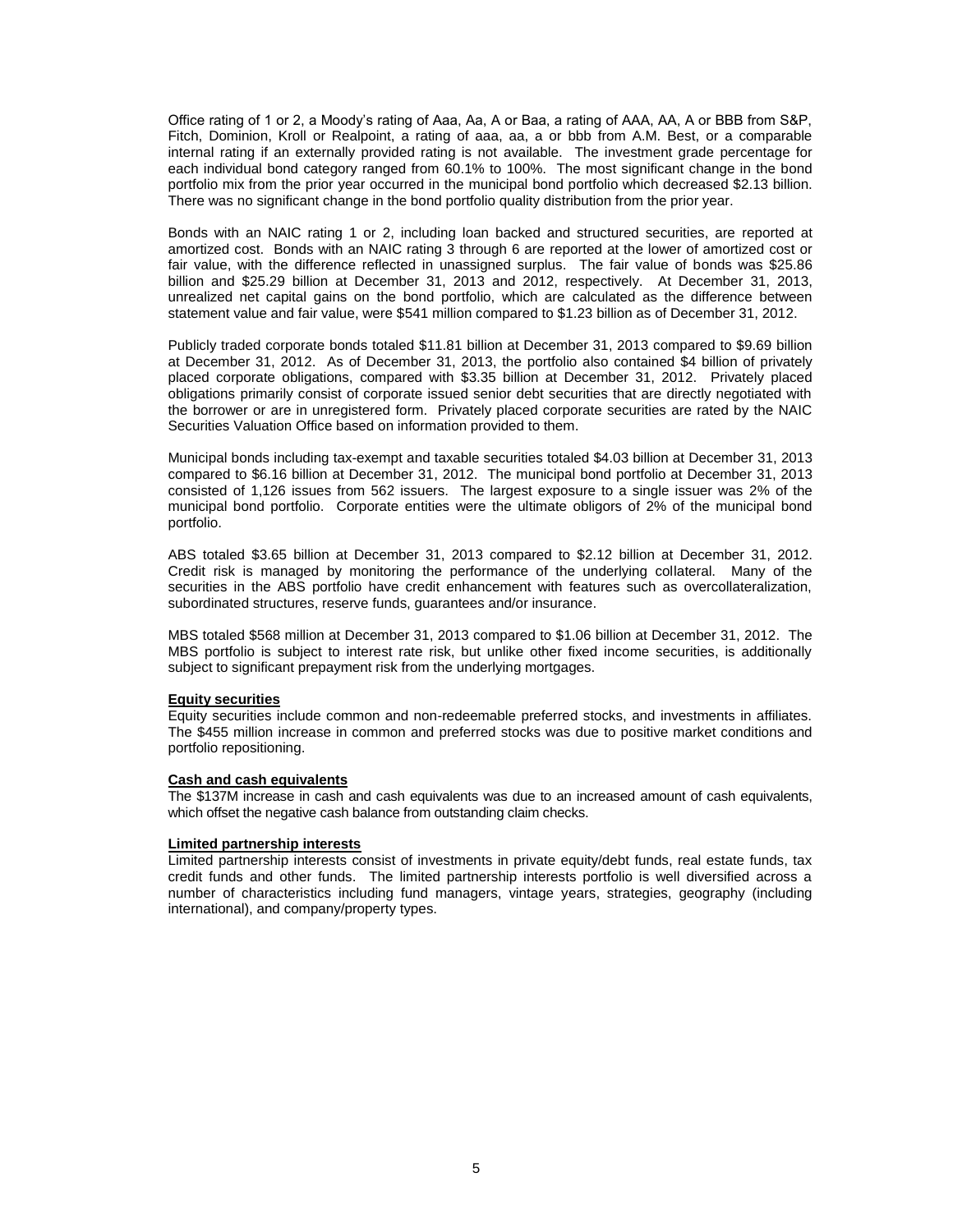### **Reserves for losses and loss adjustment expenses**

Activity in the reserve for losses and loss adjustment expenses was summarized as follows:

| (in millions)          | 2013         |    | 2012   |
|------------------------|--------------|----|--------|
| Balance at January 1   | \$<br>14,499 | \$ | 15,089 |
| Incurred related to    |              |    |        |
| Current year           | 16,392       |    | 17,168 |
| Prior years            | 28           |    | (527)  |
| <b>Total incurred</b>  | 16,420       |    | 16,641 |
| Paid related to:       |              |    |        |
| Current year           | 10,735       |    | 11,527 |
| Prior years            | 5,631        |    | 5,704  |
| <b>Total paid</b>      | 16,366       |    | 17,231 |
|                        |              |    |        |
| Balance at December 31 | \$<br>14,553 | S  | 14,499 |

Incurred losses and loss adjustment expenses attributable to insured events of prior years were \$28 million and \$(527) million as a result of the reestimation of unpaid losses and loss adjustment expenses for years ended December 31, 2013 and 2012, respectively. These changes were generally the result of ongoing analyses of recent loss development trends. Initial estimates were revised as additional information regarding claims became known. During 2012, development in incurred losses and loss adjustment expenses related to prior years was primarily due to favorable prior year catastrophes.

### **Unsecured reinsurance recoverables**

The Group has unsecured reinsurance recoverables that exceeded 3% of policyholder surplus at December 31, 2013, of \$3.46 billion, all of which is receivable from the Michigan Catastrophic Claim Association ("MCCA")

The MCCA is a mandatory insurance coverage and reinsurance indemnification mechanism for personal injury protection losses that provides indemnification for losses over a retention level that increases every other MCCA fiscal year. The MCCA operates similar to a reinsurance program and is funded by participating companies through a per vehicle annual assessment. This assessment is included in the premiums charged to the Company's customers and when collected, the Company remits the assessment to the MCCA. The MCCA is required to assess an amount each year sufficient to cover lifetime claims of all persons catastrophically injured in that year, its operating expenses, and adjustments for the amount for excesses or deficiencies in prior assessments. The MCCA prepares statutory-basis financial statements in conformity with accounting practices prescribed or permitted by the State of Michigan Department of Insurance and Financial Services ("MI DOI"). The MI DOI has granted the MCCA a statutory permitted practice that expires in 2016 to discount its liabilities for loss and loss adjustment expense. As of June 30, 2013, the date of its most recent annual financial report, the permitted practice reduced the MCCA's accumulated deficit by \$51.48 billion to \$1.87 billion.

The collectibility of reinsurance recoverables is subject to uncertainty arising from a number of factors, including changes in market conditions, whether insured losses meet the qualifying conditions of the reinsurance contract and whether reinsurers, or their affiliates, have the financial capacity and willingness to make payments under the terms of a reinsurance treaty or contract. The Company also has credit risk exposure associated with the MCCA. There have been no significant uncollectible balances from the MCCA.

### **Capital and surplus**

The following table summarizes the Group's capital position at December 31:

| (in millions)                                 | 2013   | 2012   |
|-----------------------------------------------|--------|--------|
| Common capital stock                          | 22     | 22     |
| Gross paid in and contributed surplus         | 5,075  | 5,038  |
| Unassigned funds (surplus)                    | 12.794 | 11,879 |
| Aggregate write-ins for special surplus funds | 59     | 16     |
| Total surplus as regards policyholders        | 17.950 | 16.955 |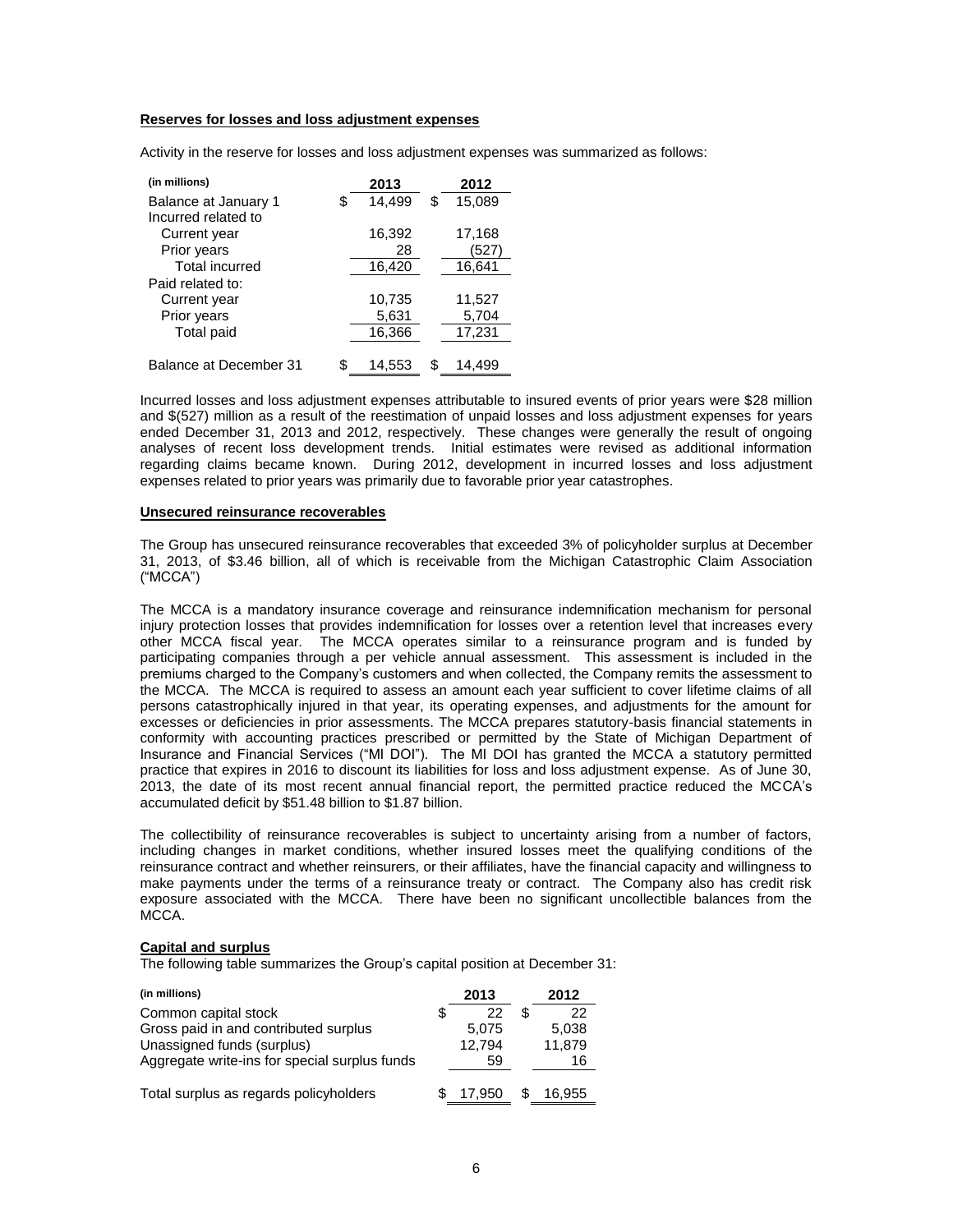Total surplus as regards policyholders increased 6%, or \$995 million, and was mainly comprised of the following items:

- \$2.49 billion Net income
- \$1.97 billion Dividends paid to Allstate Holdings
- **•** \$595 million Change in net unrealized capital gains
- \$217 million Change in deferred income tax

## **RESULTS OF OPERATIONS**

| (in millions)                                           |    | 2013   | 2012         |
|---------------------------------------------------------|----|--------|--------------|
| Premiums earned                                         | S  | 24,736 | \$<br>23,995 |
| Losses incurred                                         |    | 13,412 | 13,638       |
| Loss expenses incurred                                  |    | 3,008  | 3,008        |
| Other underwriting expenses incurred                    |    | 6,938  | 6,423        |
| Total underwriting deductions                           |    | 23,358 | 23,069       |
| Net underwriting gain (loss)                            |    | 1,378  | 926          |
| Net investment income earned                            |    | 1,145  | 1,148        |
| Net realized capital gains (losses)                     |    | 422    | 237          |
| Net investment gain                                     |    | 1,567  | 1,385        |
| Total other income                                      |    | 204    | 155          |
| Net income, after dividends to policyholders but before |    | 3,149  | 2,466        |
| Federal and foreign income taxes incurred               |    | 662    | 483          |
| Net income                                              | \$ | 2,487  | \$<br>1,983  |

#### **Net underwriting gain**

The \$452 million increase in underwriting gain was primarily due to underwriting income in homeowners and auto, and underwriting income in other personal lines in 2013 compared to an underwriting loss in 2012.

# **Net realized capital gains (losses)**

Net investment income earned was relatively flat year-over-year. Net realized capital gains increased \$185 million to \$422 million in 2013 from \$237 million in 2012. This increase was primarily due positive market conditions in 2013 as well as higher trading volume compared to prior year.

#### **CASH FLOW AND LIQUIDITY**

The following table summarizes cash flow.

| (in millions)                                                   | 2013    |    | 2012    |
|-----------------------------------------------------------------|---------|----|---------|
| Net cash from operations                                        | 2.604   |    | 1.501   |
| Net cash from investments                                       | (621)   |    | 272     |
| Net cash from financing and miscellaneous sources               | (1.793) |    | (1,288) |
| Net change in cash, cash equivalents and short-term investments | 190     | -S | 485     |

The Group's operations typically generate substantial positive cash flows from operations as most premiums are received in advance of the time claim payments are made. Cash provided from operations increased in 2013 as a result of an increase in net underwriting income. Cash from investments decreased in 2013 due to purchase and sale activity during the year. Negative cash flows from financing increased mainly due to increased dividends paid to the stockholder in 2013.